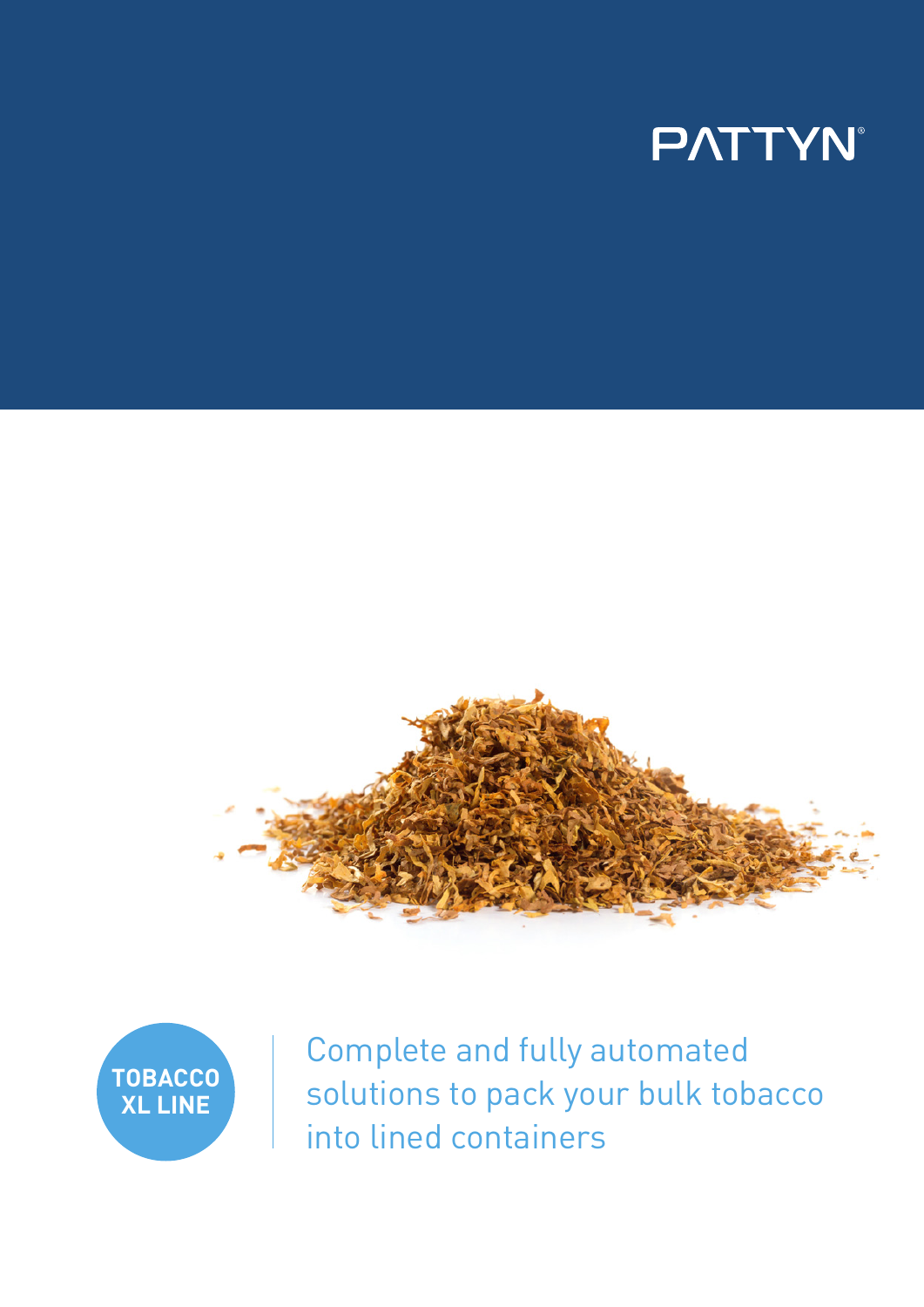# Your product

With over 70 years of know-how, we guarantee the very best handling and packing of your tobacco products into pallet containers.

Cut tobacco – expanded tobacco – reconstituted tobacco

### Line specifications

Line with 1 filler: up to 6 ton / hour Line with 2 fillers: up to 12 ton / hour

## Unique filling concept

Multiple filling stations, combining high capacity (up to 6 ton/h) with high accuracy (up to 100gr).

**tobacco** flow



- **1. First filling station** bulk filling + temporary buffering
- **2. Compacting station**  using vacuum technology
- **3. Fine filling station** 2 shutter valves for high accuracy

#### FULL PRODUCT PROTECTION

- Preservation of major quality parameters during packaging process, such as fill value, quality ratio and moisture content
- Guaranteed 100% infestation safe
- Compacting tobacco without degrading thanks to vacuum technology

#### CONTAINER SPECIFICATIONS

|                  | Mm   |                   | W                 | D (height flaps up) |
|------------------|------|-------------------|-------------------|---------------------|
| Small containers | Min. | 400mm             | 300mm             | 200mm               |
|                  | Max. | 800 <sub>mm</sub> | 500 <sub>mm</sub> | 650mm               |
| Big containers   | Min. | 800mm             | 500 <sub>mm</sub> | 650 <sub>mm</sub>   |
|                  | Max. | 1400mm            | 1300mm            | 1500 <sub>mm</sub>  |



For other capacities or specific requirements, please contact us. We have a complete range of packaging solutions at your disposal and we support you to find the most suitable solution.

You benefit from our extensive experience in polybag lining and weigh filling of different containers, such as C30, C48, C90, C96 boxes and cutfiller bins.

With the integration of a bin stacker, bin destacker and logistic follow-up through RFID you run both boxes and cutfiller bins on one tobacco line.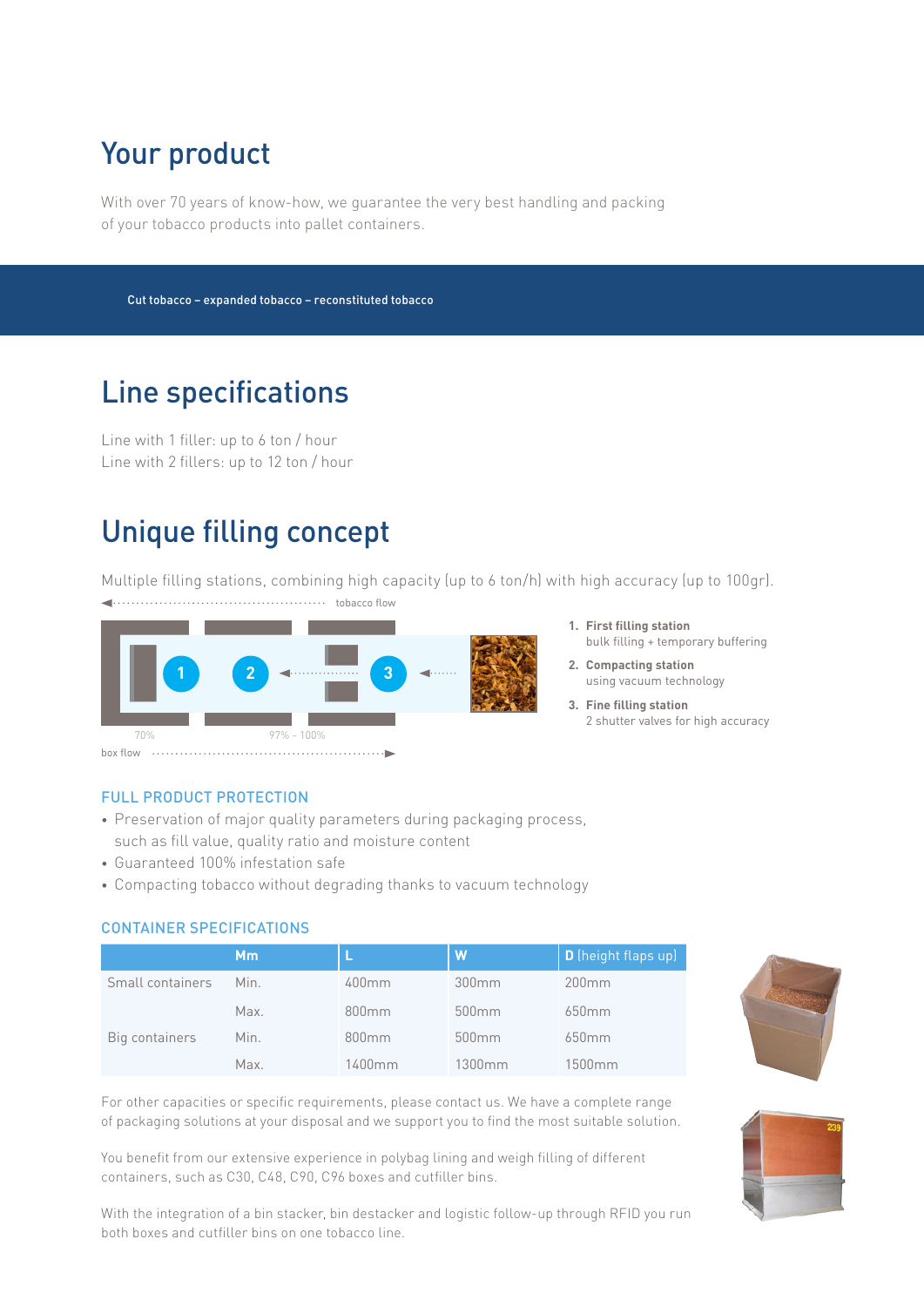### Fully automated tobacco line

#### 1. CASE ERECTOR

The **case erector** automatically forms virgin and re-used telescopic and non-telescopic boxes.

- Use of small hot melt dots to close the bottom flaps of virgin cases • Use of a separate flap braker module
- to handle boxes with flaps down • Automatic pallet exchange (optional)



#### 2. BAG INSERTER

The **bag inserter** is a perfect solution to make and insert bags **automatically and ergonomically** into different containers.

- Made-to-measure bags from a reel for maximum autonomy
- Perfect bag insertion thanks to the integrated air plunger system



#### 3. WEIGH FILLER

The unique and very accurate **weigh filler** combines tobacco filling into boxes and bins on one line.



- Multiple filling stations, combining **high capacity with high accuracy**
- Flaps up filling principle for **minimal spillage < 0,05%**
- Dust emission below 3mg /m3
- Compacting ratio up to 1.8
- You preserve product quality thanks to the use of vacuum compacting technology



#### 6. CASE CLOSER

The **case closer** automatically closes the flaps and controlls the box in the strapping unit.

#### 4. VACUUM COMPACTOR

Vacuum compactor to compact the tobacco, preserving product quality.

#### 5. BAG CLOSER

The **bag closer** perfectly protects your product. Bag sealing with vacuumizing options, or bag folding. Flaps down closing (optional).

#### 7. STACKER

Possibility to integrate end of line solutions: labeller, strapper, stacker, palletizer, …

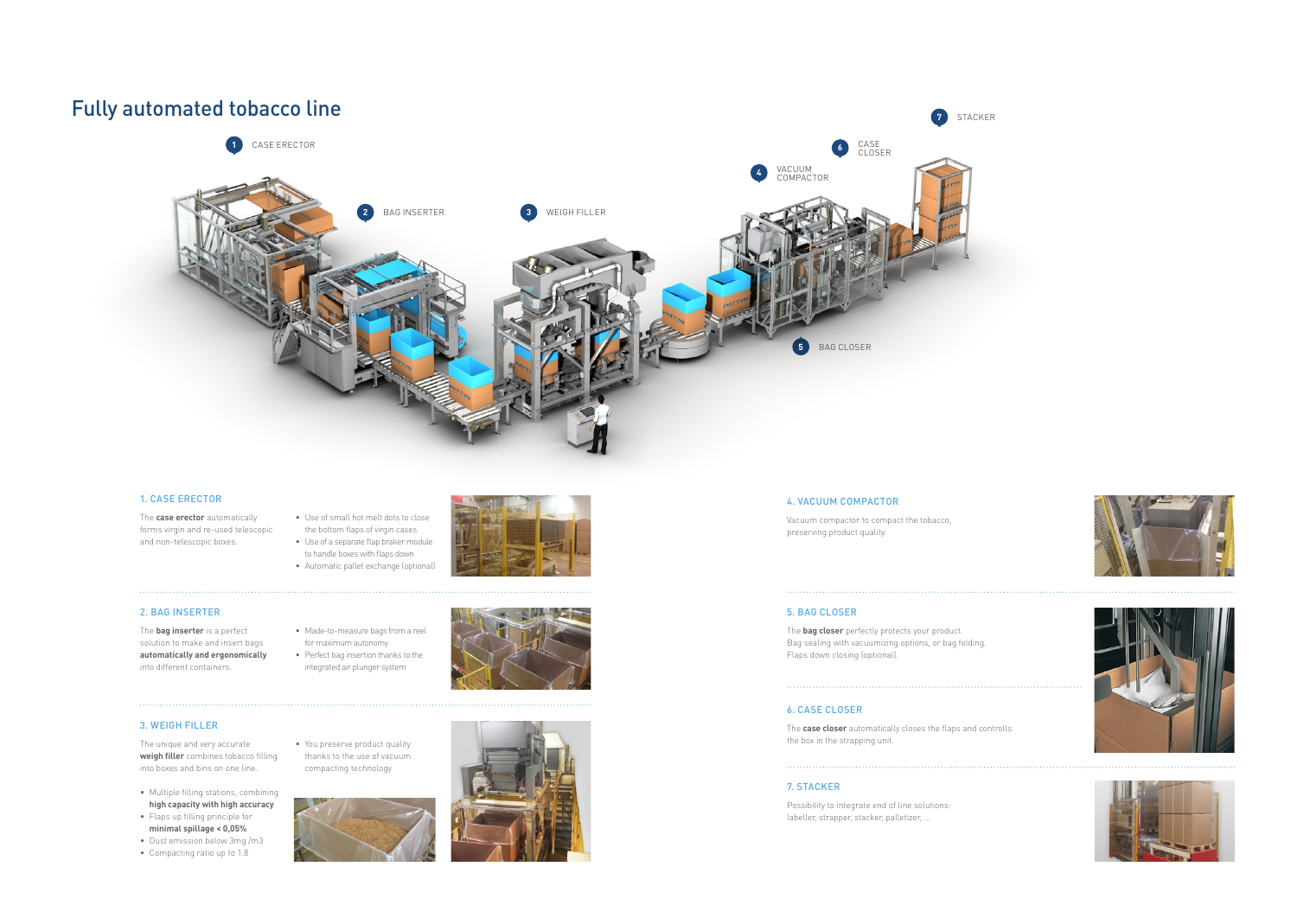### Our expertise, your added value

With our unique expertise in the packing and filling of bulk tobacco into lined containers, we provide a valuable contribution to the optimization of your packaging process. You rely on specialists, supporting you to find **the right solution from case erecting to case closing**.

Pattyn also integrates OEM equipment, taking **full responsibility** of the complete line. One contact person is responsible for the follow-up and planning of your project. From the order confirmation till the installation you receive full **personalized support**.

Close relationships matter. With our worldwide network of Business Partners you benefit from **local customer service and support**.

### Satisfied customers

Mr. Sean Callahan, Engineering Manager BAT

*"The introduction of the Pattyn equipment has allowed BAT to utilise their resources effectively in other areas and to reduce their costs."*